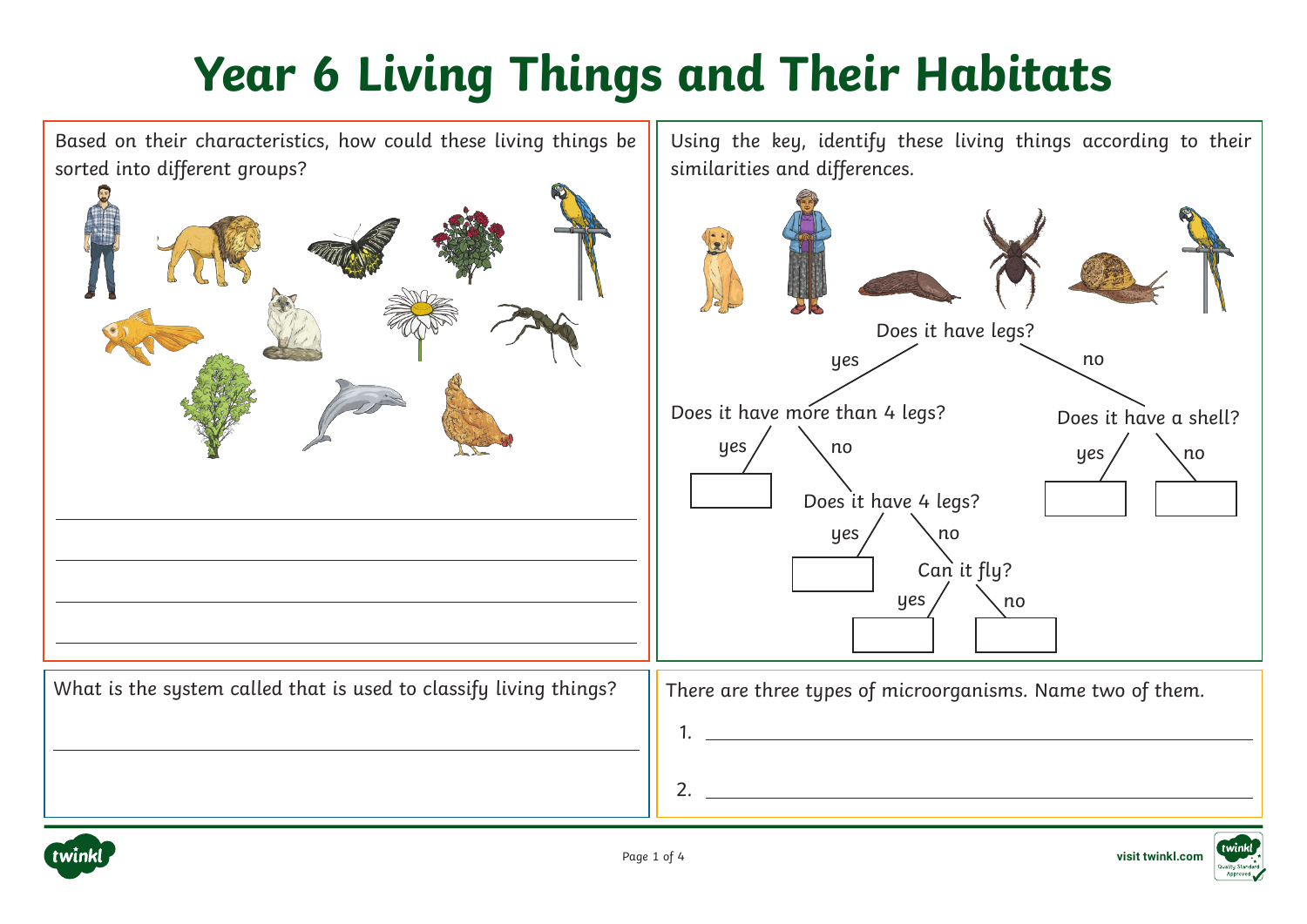| Put these levels from the Linnaean System in the correct order in<br>which they are used to classify living things: |                 | Match these terms with their definitions. |                                |                                                                                                                    |
|---------------------------------------------------------------------------------------------------------------------|-----------------|-------------------------------------------|--------------------------------|--------------------------------------------------------------------------------------------------------------------|
| <b>Species</b><br>Domain<br>Phylum<br>Genus                                                                         | Class<br>Family | Kingdom<br>Order                          | characteristics                | A series of questions about<br>the characteristics of living<br>things that is used to<br>identify a living thing. |
| <u> 1980 - Andrea Station, amerikan ba</u><br>2.                                                                    | 5.<br>6.        |                                           | classify                       | A scientist who classifies<br>different living things<br>into categories.                                          |
| $3.$ $7.$<br>$4.$ $\overline{\phantom{a}}$<br>Describe one example of helpful microorganisms and one example        | 8.              |                                           | taxonomist                     | Special qualities or<br>appearances that make an<br>individual or group of things<br>different to others.          |
| of harmful microorganisms.                                                                                          |                 |                                           | key                            | To sort things into<br>different groups.                                                                           |
|                                                                                                                     |                 |                                           | What class of animal is a cat? |                                                                                                                    |
|                                                                                                                     |                 |                                           |                                |                                                                                                                    |

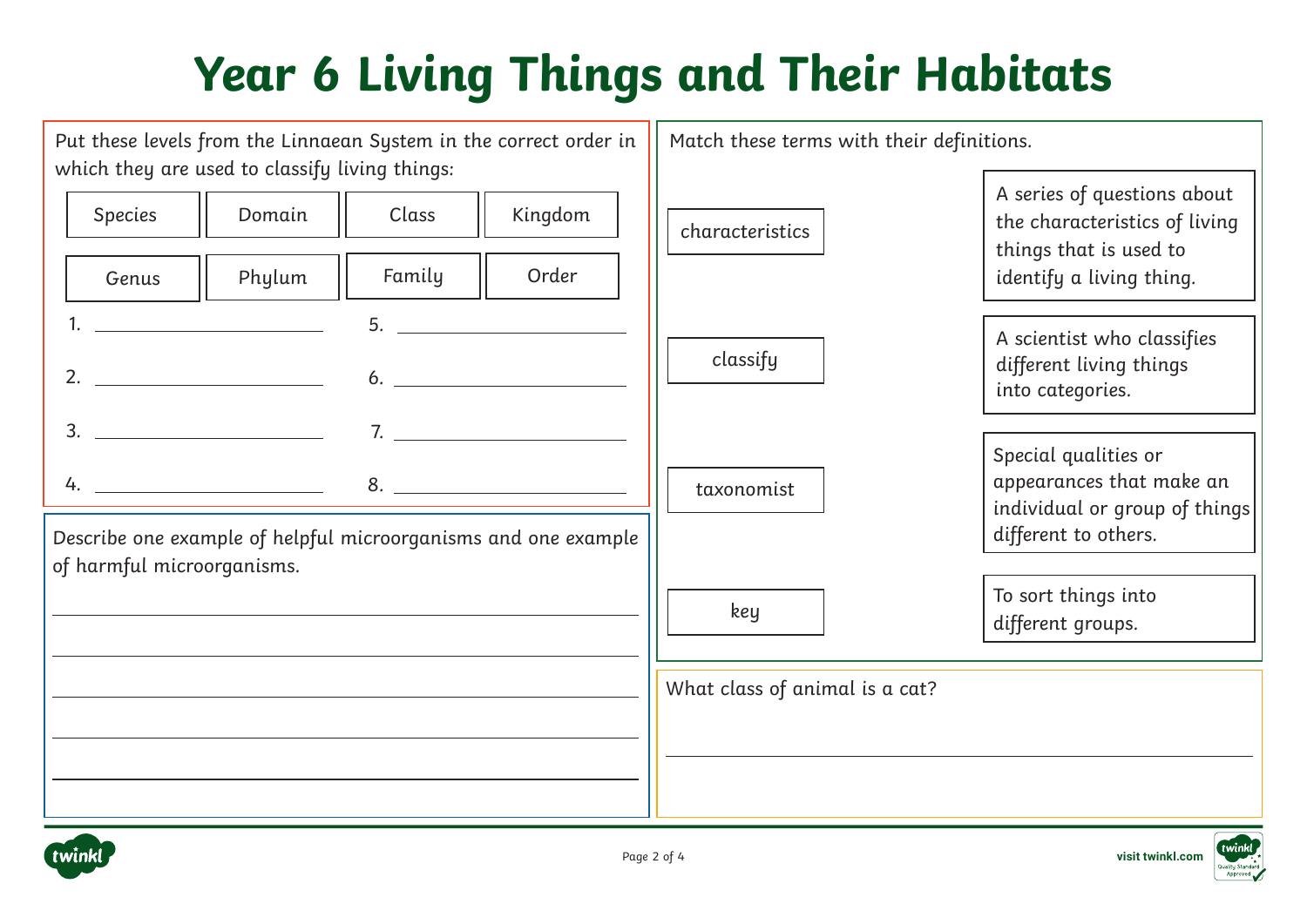| Match these terms with their definitions.                                                                                                                  |                                                                           |            | Give two ways in which food can be preserved so that it does<br>not go mouldy. |      |          |         |       |
|------------------------------------------------------------------------------------------------------------------------------------------------------------|---------------------------------------------------------------------------|------------|--------------------------------------------------------------------------------|------|----------|---------|-------|
| microorganism                                                                                                                                              | A group of animals that<br>can reproduce to produce<br>fertile offspring. |            |                                                                                |      |          |         |       |
| bacteria                                                                                                                                                   | A single-celled microorganism.                                            |            |                                                                                |      |          |         |       |
| species                                                                                                                                                    | An organism that can only<br>be seen using a microscope.                  |            |                                                                                |      |          |         |       |
| Write true or false next to each of these statements.                                                                                                      |                                                                           |            | Which of these animal groups is the odd one out? Explain why.                  |      |          |         |       |
| Cold helps mould to grow well. __________                                                                                                                  |                                                                           | amphibians | insects                                                                        | fish | reptiles | mammals | birds |
| Damp conditions help mould to grow well.                                                                                                                   |                                                                           |            |                                                                                |      |          |         |       |
| Some scientists say viruses shouldn't be classed as<br>microorganisms as they cannot live on their own<br>but have to live on something else. ____________ |                                                                           |            |                                                                                |      |          |         |       |





twinl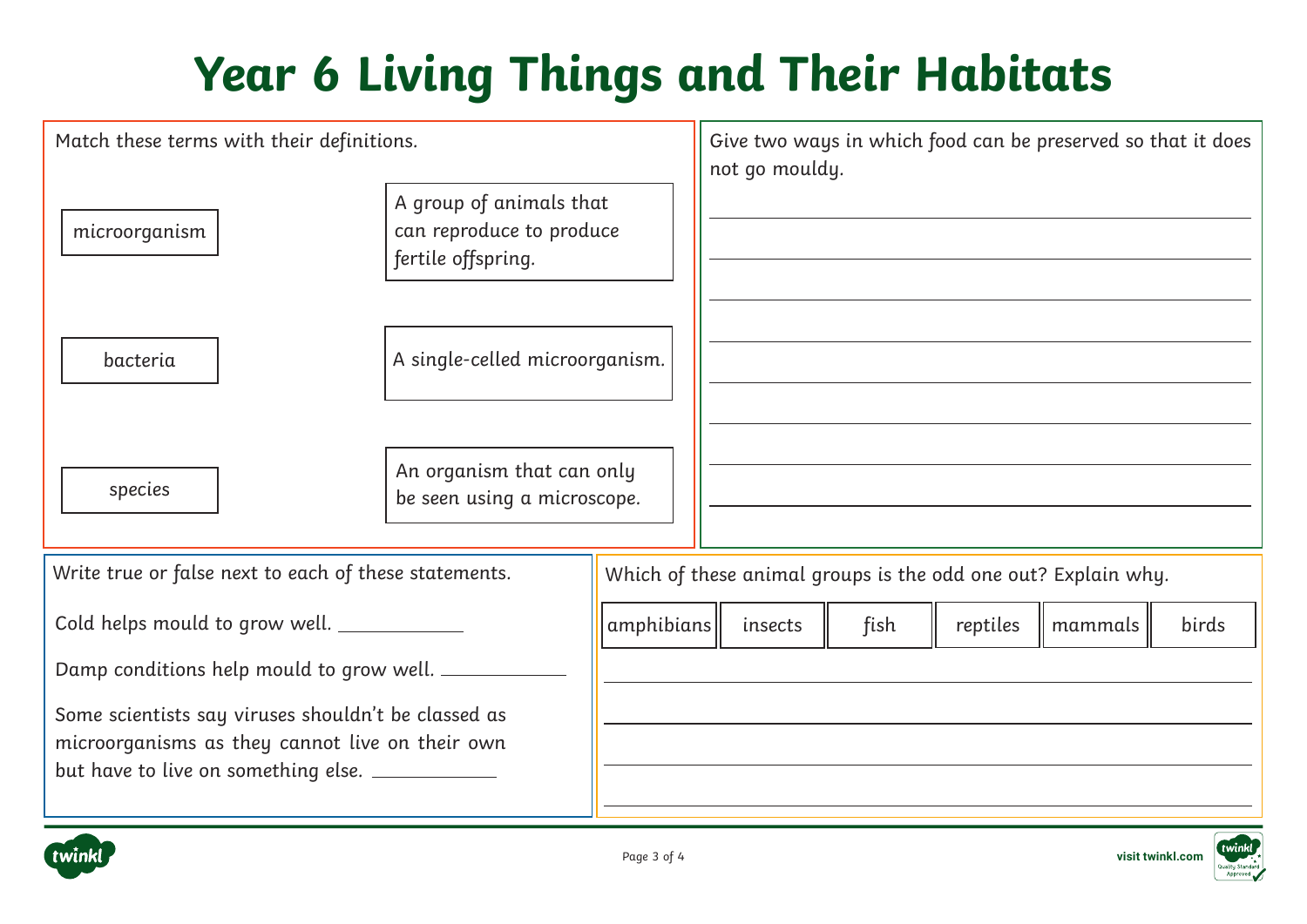| How could these plants be grouped? |                  |                                                                                                                                        |
|------------------------------------|------------------|----------------------------------------------------------------------------------------------------------------------------------------|
|                                    | Domain: Eukarya  | jackal, clownfish, cat, dog, ladybird, daisy, rabbit, fox, human                                                                       |
|                                    | Kingdom: Animals | jackal, clownfish, cat, dog, ladybird, rabbit, fox, human                                                                              |
|                                    | Phylum: Chordata | jackal, clownfish, cat, dog, rabbit, fox, human                                                                                        |
|                                    | Class: Mammals   | jackal, cat, dog, rabbit, fox, human                                                                                                   |
|                                    | Order: Carnivora | jackal, cat, dog, fox                                                                                                                  |
|                                    | Family: Canidae  | jackal, dog, fox                                                                                                                       |
|                                    | Genus: Canis     | jackal, dog                                                                                                                            |
|                                    | Species: Lupus   | dog                                                                                                                                    |
|                                    |                  | The names of the genus and species are used to give the scientific name of each<br>living thing. What is the scientific name of a dog? |
|                                    |                  |                                                                                                                                        |

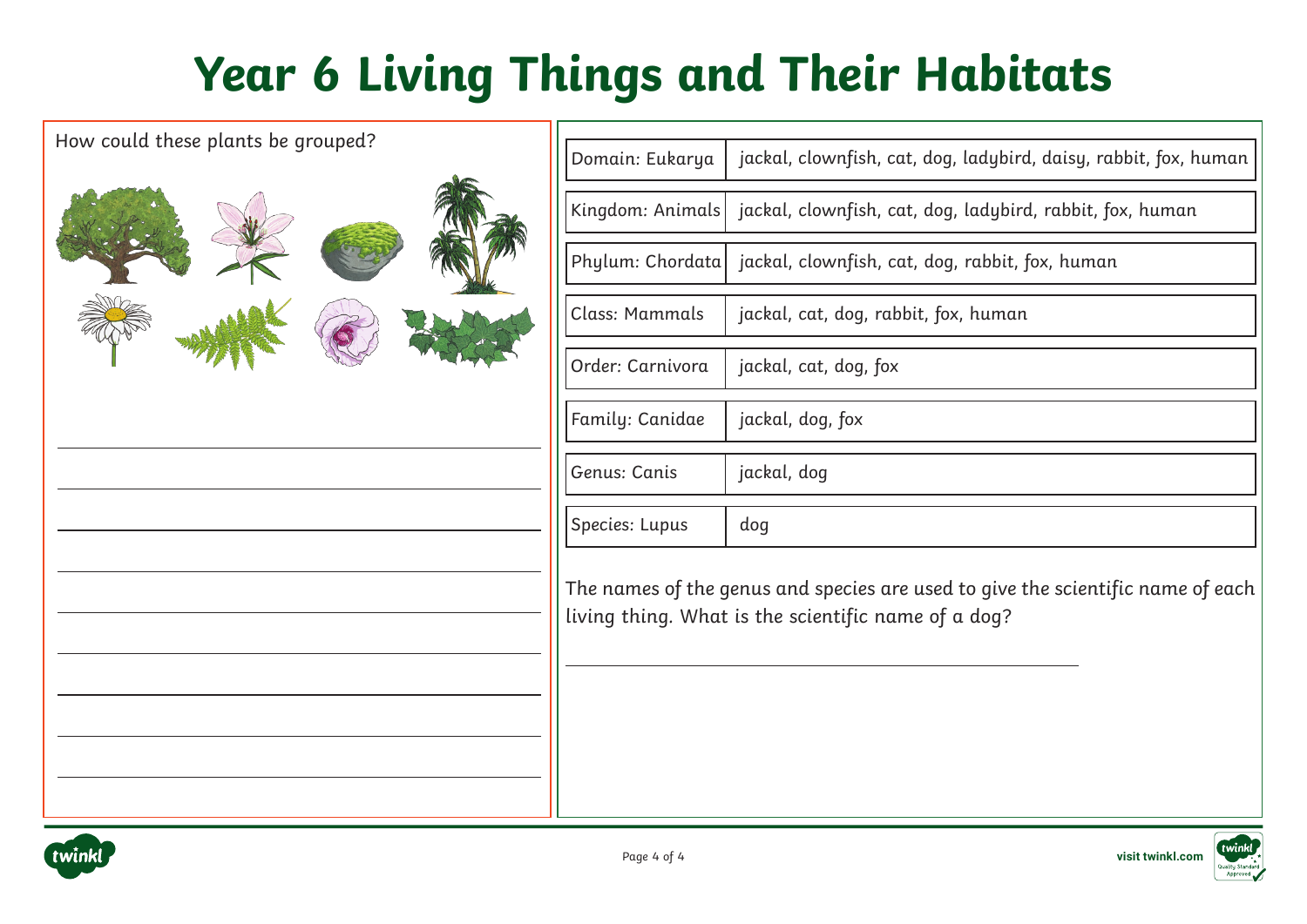

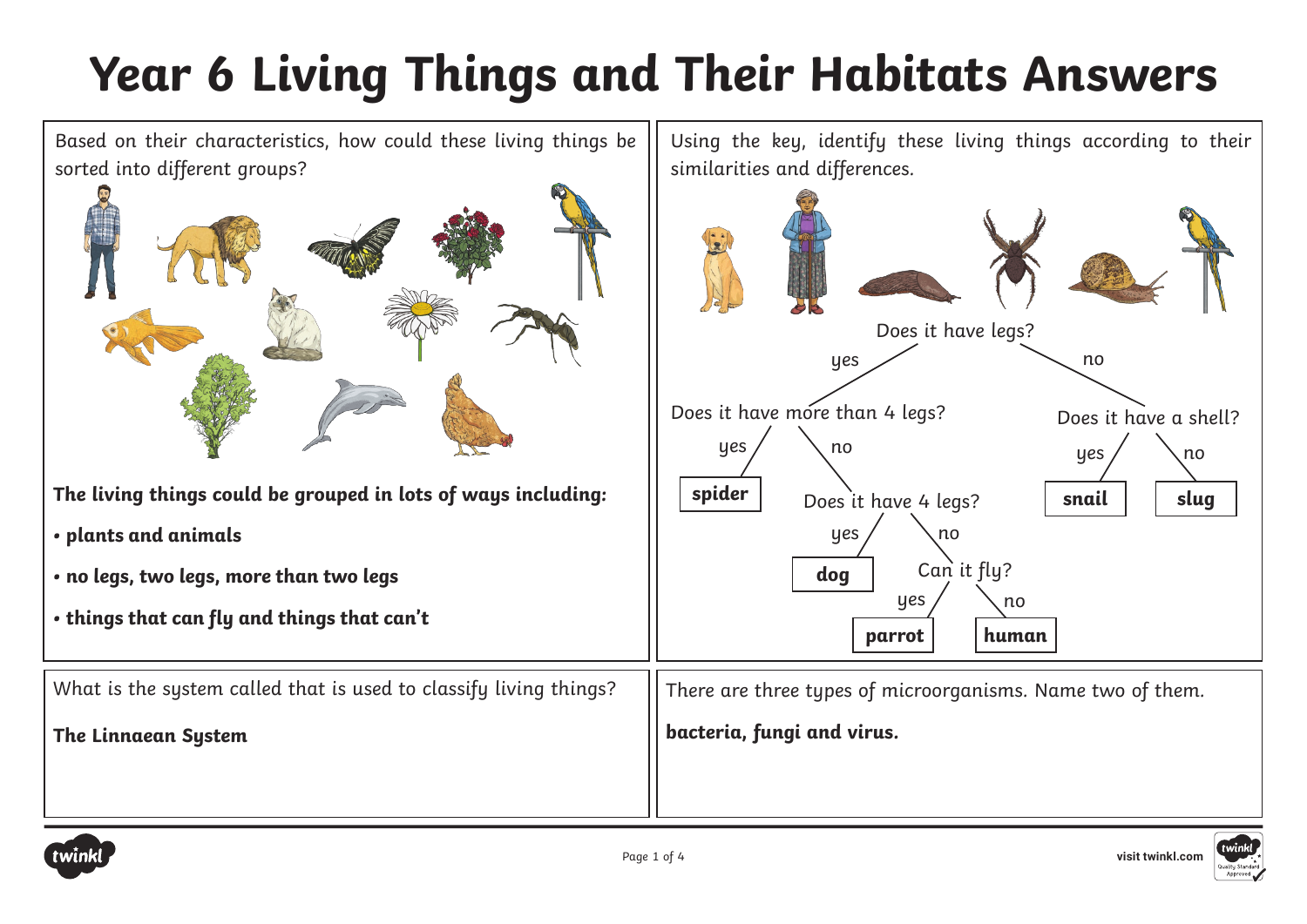

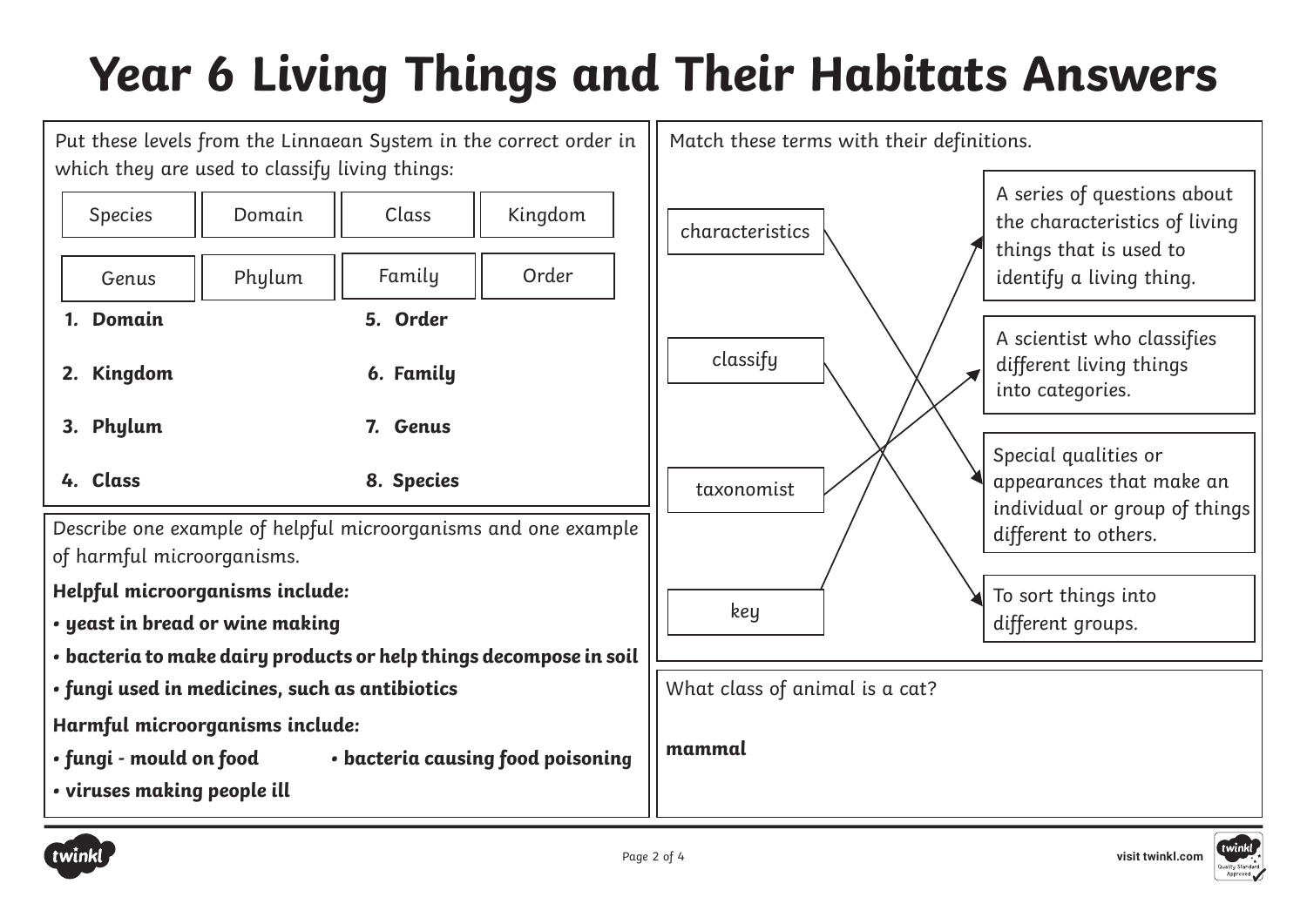



microorganisms as they cannot live on their own

but have to live on something else. **true**

twink